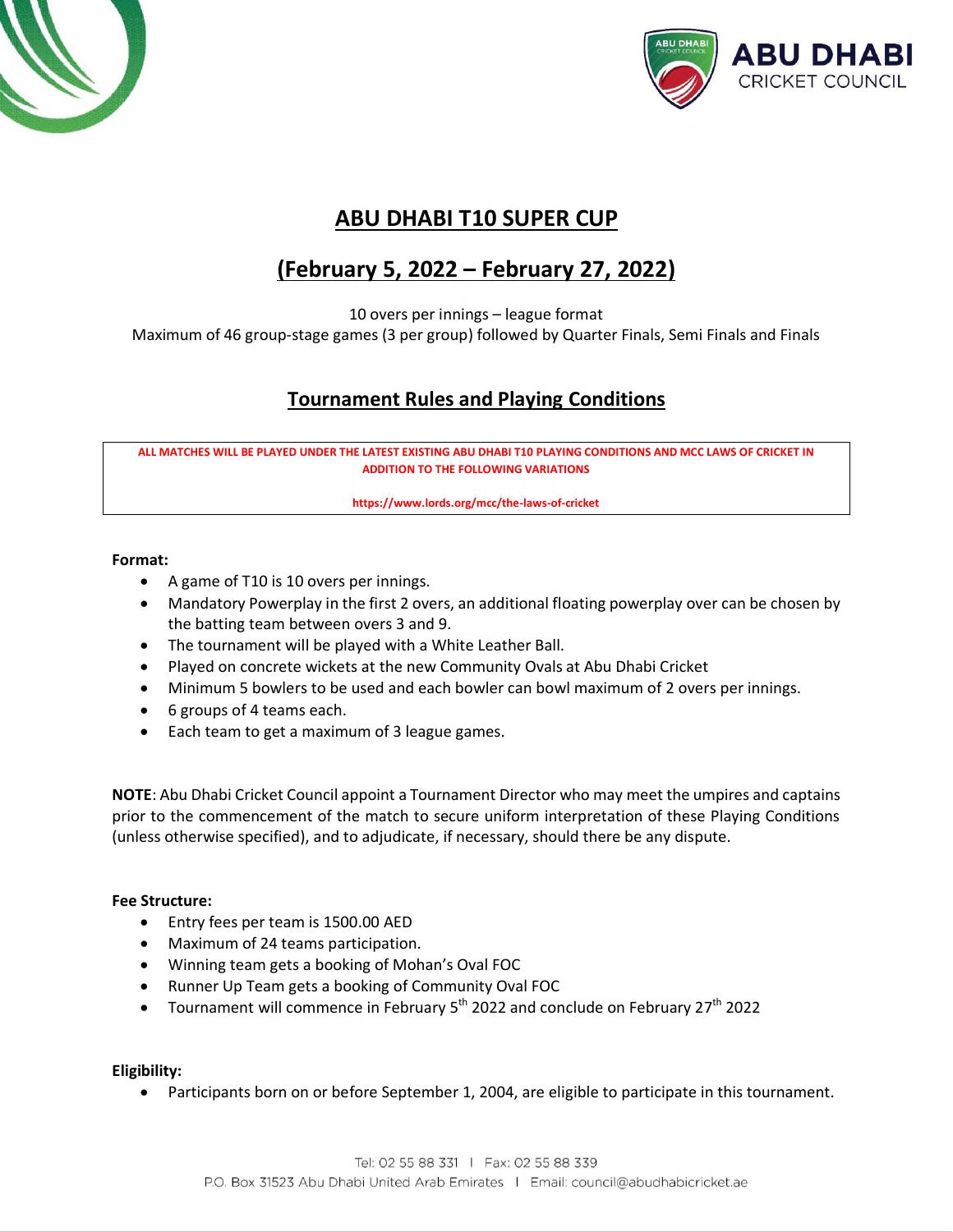



• All participants must be a registered player under Abu Dhabi Cricket Council.

#### **Fixtures:**

- Draws and fixtures made by the Abu Dhabi Cricket Council will be final and will not be changed except for inclement weather or by Force Majeure
- ADCC has the right to postpone/abandon any match if deemed necessary due to un-avoidable circumstances.

#### **Match Timings:**

- Each team will be expected to attend games as per the circulated fixture list
- Teams should report to the venue no later than 30 minutes prior to the start time.
- Time slot per innings is 42.5 mins. 10 minutes break between innings to change.
- Teams not able to toss 10 minutes before the start time will automatically lose the toss
- The allotted overs and batting time of the team reporting after the 'Match Start Time' will be reduced by one over for each 4.11 minutes lost of the match until the cut-off time
- Team reporting after 15 minutes from the 'Match Start Time' or not present at that time will deem to have conceded a walkover. The umpire (s) present will award a walkover to other team provided they are present at the stipulated time with minimum eight (8) players
- If both the teams arrive later than the cut-off time the match will be considered as cancelled and no points will be awarded to either side
- If both the teams arrive after the match start time, but before the cut-off time, both will be penalized by deduction of 10 balls from their allotted quota and the play time will be reduced / adjusted accordingly
- If any match is postponed by Councils due to bad weather or the reasons beyond the control, then it will be played as per the revised date decided by ADCC or the match will be called off and considered abandon and the respective teams will receive a point each.
- Minimum of eight (8) players shall take the field for the commencement of the match

#### **Clothing:**

- All participating teams should wear non-white team uniforms
- No participant will be allowed to wear different colour batting leg guards/ Wicket keeping leg guards. Each Team's Captain/Manager to ensure all players have the same colour matching leg guards and wicket keeping leg guards before entering Field of Play.

#### **Fielders/Batsman leaving the field:**

If a fielder fails to take the field with his side at the start of the match or any later time, or leaves the field during play:

- The umpire shall be informed of the reason of his absence
- He shall not thereafter come on to the field during the play without the consent of the umpire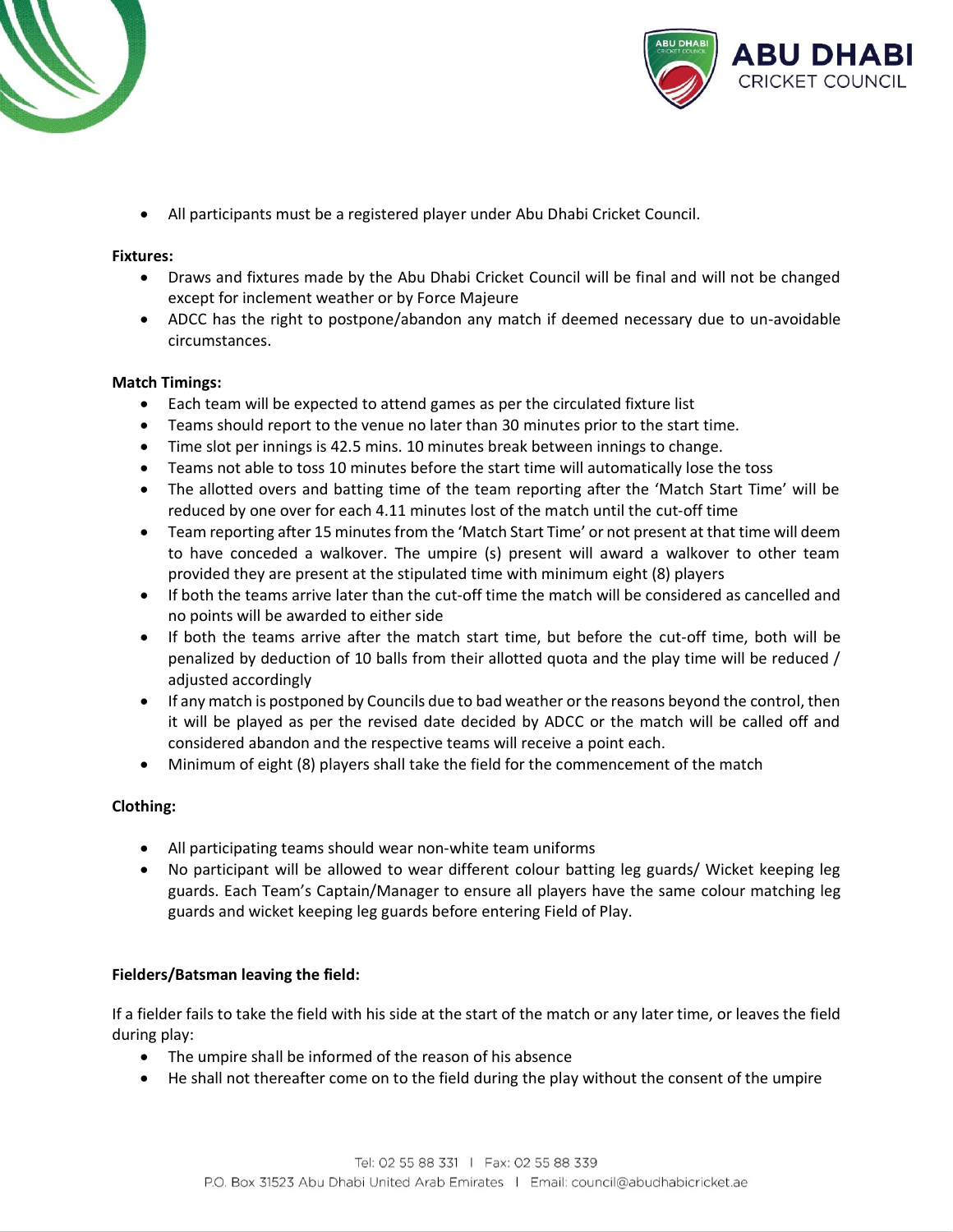



- If that fielder or substitute comes into field without the permission of the umpire and handles the ball before the ball becomes dead, 5 penalty runs will be awarded to the batting side and the ball will be declared dead ball
- If the player is absent for 4 minutes or longer:
- The player shall not be permitted to bowl in the match until he has either been able to field, or his team has subsequently been batting, for the total length of playing time for which the player was absent ( referred to as Penalty time). A player's unexpired Penalty time shall be limited to a maximum of 20 minutes. If any unexpired Penalty time remains at the end of an innings, it is carried forward to the next and subsequent innings of the match.
- The player shall not be permitted to bat in the match until his team's batting innings has been in progress for the length of playing time that is equal to the unexpired Penalty time carried forward from the previous innings. However, once his side has lost five wickets in its batting innings, he may bat immediately. If any unexpired penalty time remains at the end of that batting innings, it is carried forward to the next and subsequent innings of the match.

#### **No Balls:**

- A bowler shall be limited to one fast short-pitched deliveries per over.
- A fast short- pitched delivery is defined as a ball which passes or would have passes above the shoulder height of the striker standing upright at the crease.
- In the event of more than one fast short-pitched deliveries per over being bowled, the Umpires shall call and signal 'No Ball' on each occasion. The call a 'No Ball' for fast short-pitched delivery will be the responsibility of the umpire standing at the bowler's end
- If there is a second instance of the bowler being 'No Balled' in the innings for bowling more than one fast short-pitched delivery in an over, the umpire shall advise the bowler that this is his first warning for the innings.
- Should there be any further instance by the same bowler in that innings, the umpire shall call and signal 'No Ball' and umpire shall advise the bowler that this is his final warning for the innings
- Should there be any further instance by the same bowler in that innings, the umpire shall call & signal "No Ball" and when the ball is dead direct the captain to take the bowler off forthwith
- If a bowler delivers a [no-ball](https://en.wikipedia.org/wiki/No-ball) by overstepping the [crease,](https://en.wikipedia.org/wiki/Crease_(cricket)) it costs one run and his next delivery is designated a "free-hit". In this circumstance the batsman can only be dismissed through a [run](https://en.wikipedia.org/wiki/Run_out)  [out.](https://en.wikipedia.org/wiki/Run_out)
- Any delivery, which passes or would passes on the full above waist height of the striker standing upright at the crease is deem unfair, whether or not it is likely to inflict physical injury on the striker. The umpire at the bowler's end shall, call and signal no ball, when the ball is dead, caution the bowler and issue a first and final warning.
- In addition to the above delivery following a no ball called for a foot fault shall be a free hit for whichever batsman is facing it. If the delivery for the free hit is not legitimate delivery (any kind of no ball or wide ball) then the next delivery will be become free hit for whichever batsman is facing.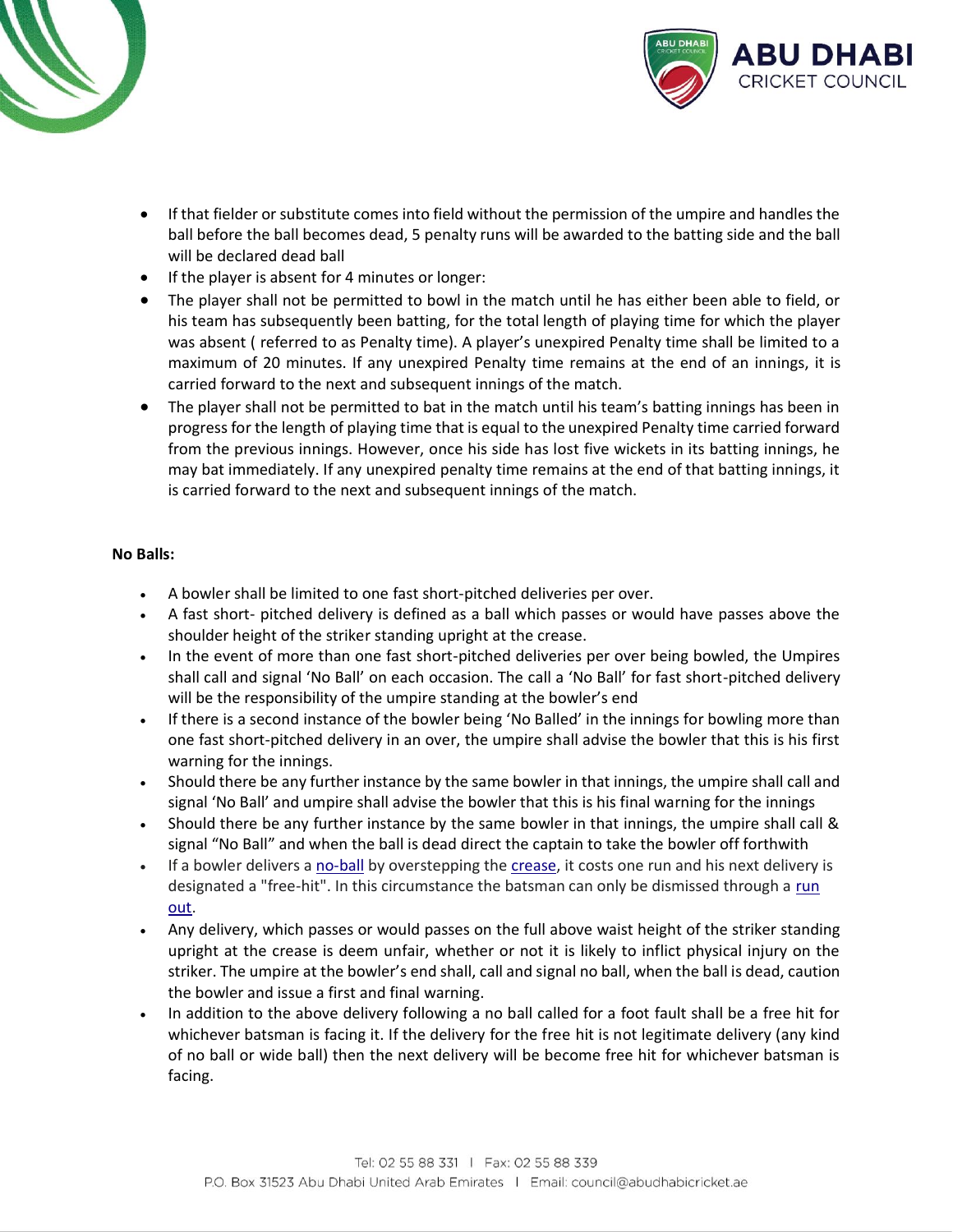



#### **Wide Balls:**

- A ball that passes above head height of the batsman, that prevents him from being able to hit it with his bat by means of a normal cricket stroke shall be called a wide.
- Umpires will apply strict and consistent ruling with regards to this law to prevent negative bowling. One run will be awarded to batting team for every WIDE BALL in addition to number of runs scored of them.
- If the batsman changes his batting stance at the time of delivery when ball pass the leg side umpire will not call a wide ball.

#### **Limitation of Fielders & Power Plays:**

- No more than two fielders are allowed behind the square leg line throughout the innings.
- A Mandatory Powerplay will be taken in the first 2 overs, following which the batting team has to choose a floating powerplay over between overs 3 and 9.
- During the power play only two fieldsmen shall be permitted outside this fielding restriction area at the instant of delivery.
- During the non-power play overs, no more than 5 fielders shall be permitted outside the 30 yards circle.

#### **Scoring:**

- All matches will be available online on the CricClubs scoring platform
- All participating teams are required to provide their own scorers to sit with the official scorer who shall be responsible for the recording of score and to ensure that the score sheets are neatly and properly filled in and handed over to the umpires at the end of the match.
- It is the captain's responsibility to check the correctness of the score sheet before signing and handing it over to the umpires as no protest in regard to any discrepancy or mistake in the score sheets will be entertained at any stage.
- Scoring on the any other website or application is strictly prohibited. Any team found scoring on any other App, will be disqualified from the tournament.

#### **Playing Squads:**

- Each participating team is allowed to use the services of 20-players, with approval of ADCC and is to be submitted prior to tournament along with their Cricclubs ID.
- The captain shall submit a complete list of minimum 12-players, duly signed before the toss for innings to the umpire. Players must not be listed with the single name for various administration reasons. (Captains or Managers are responsible for providing player's full names).
- A player must play at least one match before the final game.